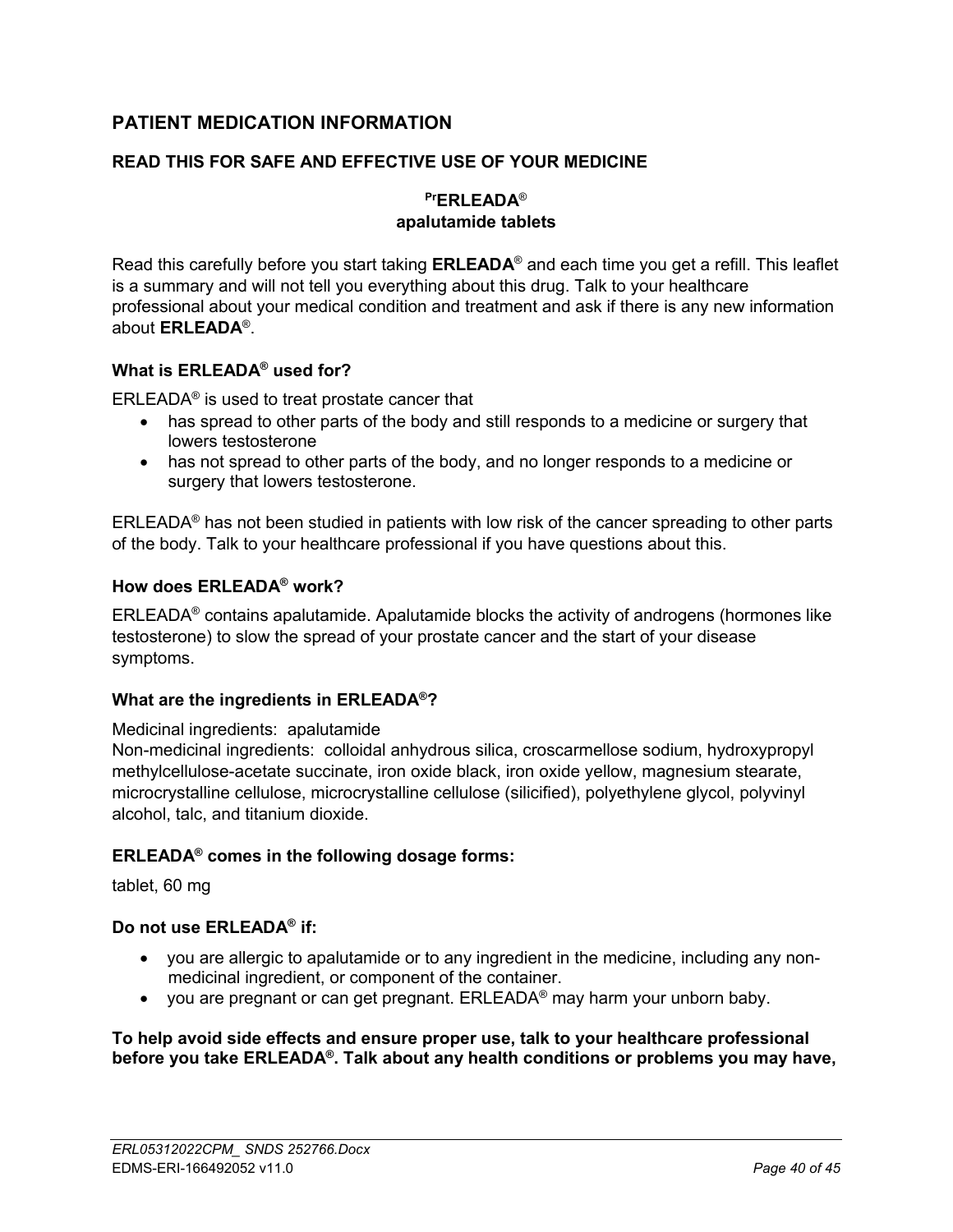## **including if you:**

- have high blood pressure, high blood sugar levels or high levels of fat in your blood (called dyslipidemia).
- have a history of heart disease including a known history of an abnormal electrical signal called "QT interval prolongation". Your healthcare professional will monitor you for signs of heart disease during treatment with ERLEADA® .
- have a risk of falls or broken bones. Your healthcare professional will monitor your risks for falls and broken bones during treatment with ERLEADA® .
- have a history of seizures, brain injury, stroke, or brain tumors (non-cancerous or cancerous). Your healthcare professional will monitor you for signs of brain problems (stroke or mini-stroke) during treatment with ERLEADA® .
- have a partner who is pregnant or may become pregnant.
	- $\circ$  ERLEADA<sup>®</sup> can harm your unborn baby or can make your partner lose the baby. Men who are sexually active with a pregnant woman must use a condom during and for 3 months after the last dose.
	- $\circ$  If your sexual partner may become pregnant, a condom and another form of highly effective birth control must be used during and for 3 months after treatment. Talk with your healthcare professional if you have questions about birth control. If your sexual partner becomes pregnant while you are taking ERLEADA® , tell your healthcare professional right away.
- You must not donate sperm during your treatment and for 3 months after your last dose of ERLEADA® .

### **Other warnings you should know about:**

**Women, infants, and children:** ERLEADA® is not for use in women and children.

### **Tell your healthcare professional about all the medicines you take, including any drugs, vitamins, minerals, natural supplements or alternative medicines.**

 You should not start; or stop; any other medications that you take, before you talk with the healthcare professional who prescribed ERLEADA® .

### **The following may interact with ERLEADA® :**

- Gemfibrozil, used to treat high fat levels in the blood
- Itraconazole, ketoconazole, used to treat fungal infections
- Midazolam, used to treat anxiety
- Omeprazole, used to treat gastroesophageal reflux disease (conditions where there is too much acid in the stomach)
- Warfarin, used to prevent blood clots
- Fexofenadine, used to treat allergies
- Rosuvastatin, used lower cholesterol levels
- Levothyroxine, used to treat thyroid conditions

### **How to take ERLEADA® :**

- Take exactly as your healthcare professional tells you.
- Take at about the same time once a day.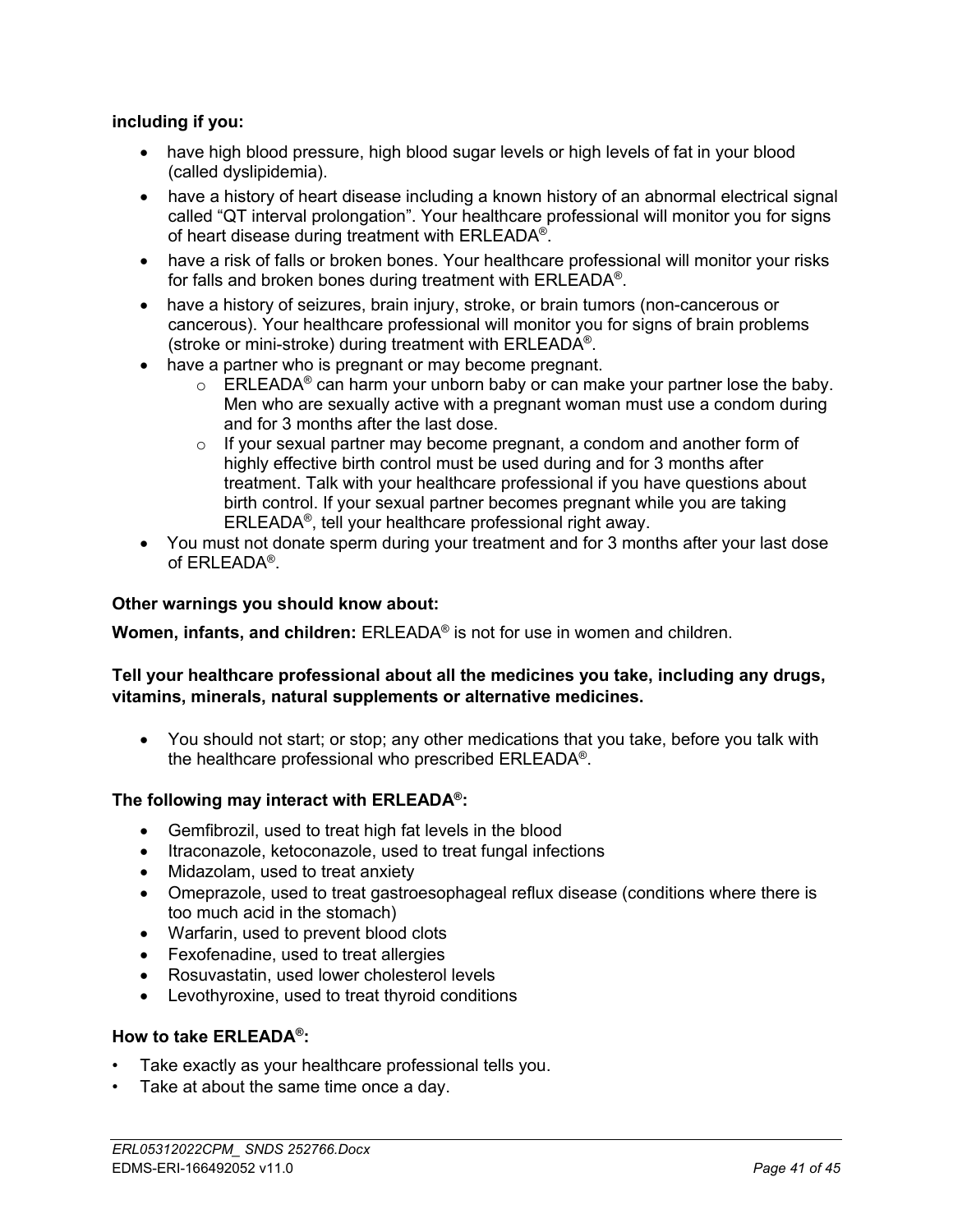- Swallow tablets whole.
- Take ERLEADA<sup>®</sup> with or without food.

If you have trouble swallowing the tablets whole:

- 1. Place your dose of  $ERLEADA<sup>®</sup>$  tablets in a container that contains 4 ounces (120 mL) of applesauce and stir the whole tablets. **Do not crush the tablets**.
- 2. Wait 15 minutes and stir the mixture again.
- 3. Wait another 15 minutes and stir the mixture again. Continue stirring until tablets are well mixed with no chunks remaining.
- 4. Swallow the mixture right away using a spoon.
- 5. Rinse the container with 2 ounces (60 mL) of water and drink the water mixture.
- 6. Repeat the rinse with 2 ounces (60 mL) of water one more time to make sure you take your full dose of ERLEADA®

Swallow all the applesauce and medicine mixture within 1 hour of preparation.

• Do not store  $ERLEADA<sup>®</sup>$  that is mixed in applesauce.

#### **Usual dose:**

240 mg (four 60 mg tablets) once a day.

- Your healthcare professional may change your  $ERLEADA<sup>®</sup>$  dose if needed.
- Do not stop taking your ERLEADA® without talking to your healthcare professional first.

You should start or continue a gonadotropin-releasing hormone (GnRH) analog therapy during your treatment with ERLEADA® unless you had surgical castration. This is a surgery to remove your testicles to lower the amount of testosterone in your body.

#### **Overdose:**

If you think you have taken too much ERLEADA® , contact your healthcare professional, hospital emergency department or regional poison control centre immediately, even if there are no symptoms.

#### **Missed dose:**

If you miss a dose of ERLEADA®, take your normal dose as soon as possible on the same day. Go back to your regular schedule on the following day. You should not take extra tablets to make up the missed dose.

#### **What are possible side effects from using ERLEADA®?**

These are not all the possible side effects which you may feel when taking ERLEADA® . If you experience these or any side effects not listed here, contact your healthcare professional.

Side effects of ERLEADA<sup>®</sup> include:

- feeling tired
- high blood pressure
- skin rash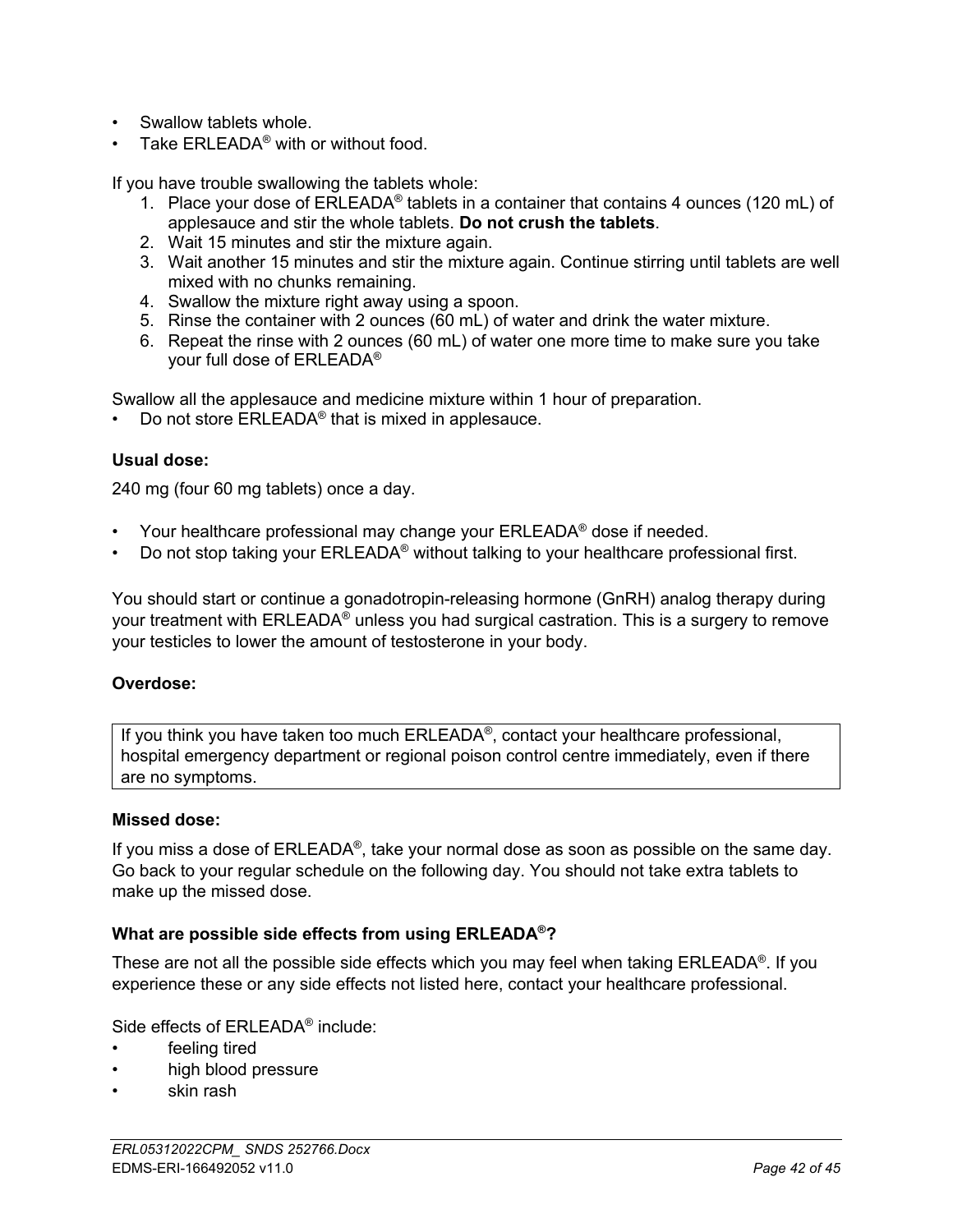- itching
- diarrhea
- nausea
- decreased appetite
- changes in the way things taste
- underactive thyroid gland (symptoms may include unexplained weight gain, dry skin, hair loss, hoarseness, constipation, fatigue, joint pain, muscle weakness, puffy face, feeling cold, heavier than normal or irregular menstrual periods)
- weight loss
- joint pain
- muscle spasm
- falls
- hot flash
- swelling in hands, ankles or feet

ERLEADA® can cause abnormal blood test results. Your healthcare professional may do blood tests to check for side effects. Tell your healthcare professional if you have any side effect that bothers you or that does not go away.

| Serious side effects and what to do about them                                                                                                                                                                                                                                                                              |                                         |              |                                   |  |
|-----------------------------------------------------------------------------------------------------------------------------------------------------------------------------------------------------------------------------------------------------------------------------------------------------------------------------|-----------------------------------------|--------------|-----------------------------------|--|
| Symptom / effect                                                                                                                                                                                                                                                                                                            | Talk to your healthcare<br>professional |              | Stop taking drug                  |  |
|                                                                                                                                                                                                                                                                                                                             | Only if<br>severe                       | In all cases | and get immediate<br>medical help |  |
| <b>VERY COMMON</b>                                                                                                                                                                                                                                                                                                          |                                         |              |                                   |  |
| Fracture (broken bone)                                                                                                                                                                                                                                                                                                      |                                         | ✓            |                                   |  |
| <b>COMMON</b>                                                                                                                                                                                                                                                                                                               |                                         |              |                                   |  |
| <b>Cardiac problems</b> (including heart)<br>attack, heart disease, heart failure):<br>pressure or pain in your chest or<br>arms that may spread to neck, jaw<br>or back, chest pain or discomfort or<br>shortness of breath at rest or with<br>activity, changes in heart rate,<br>dizziness or lightheadedness,<br>nausea |                                         |              | ✓                                 |  |
| Stroke or mini-stroke (bleeding or<br>blood clot in the brain): Sudden<br>numbness or weakness of your arm,<br>leg or face, especially if only on one<br>side of the body; sudden confusion,<br>difficulty speaking or understanding                                                                                        |                                         |              | ✓                                 |  |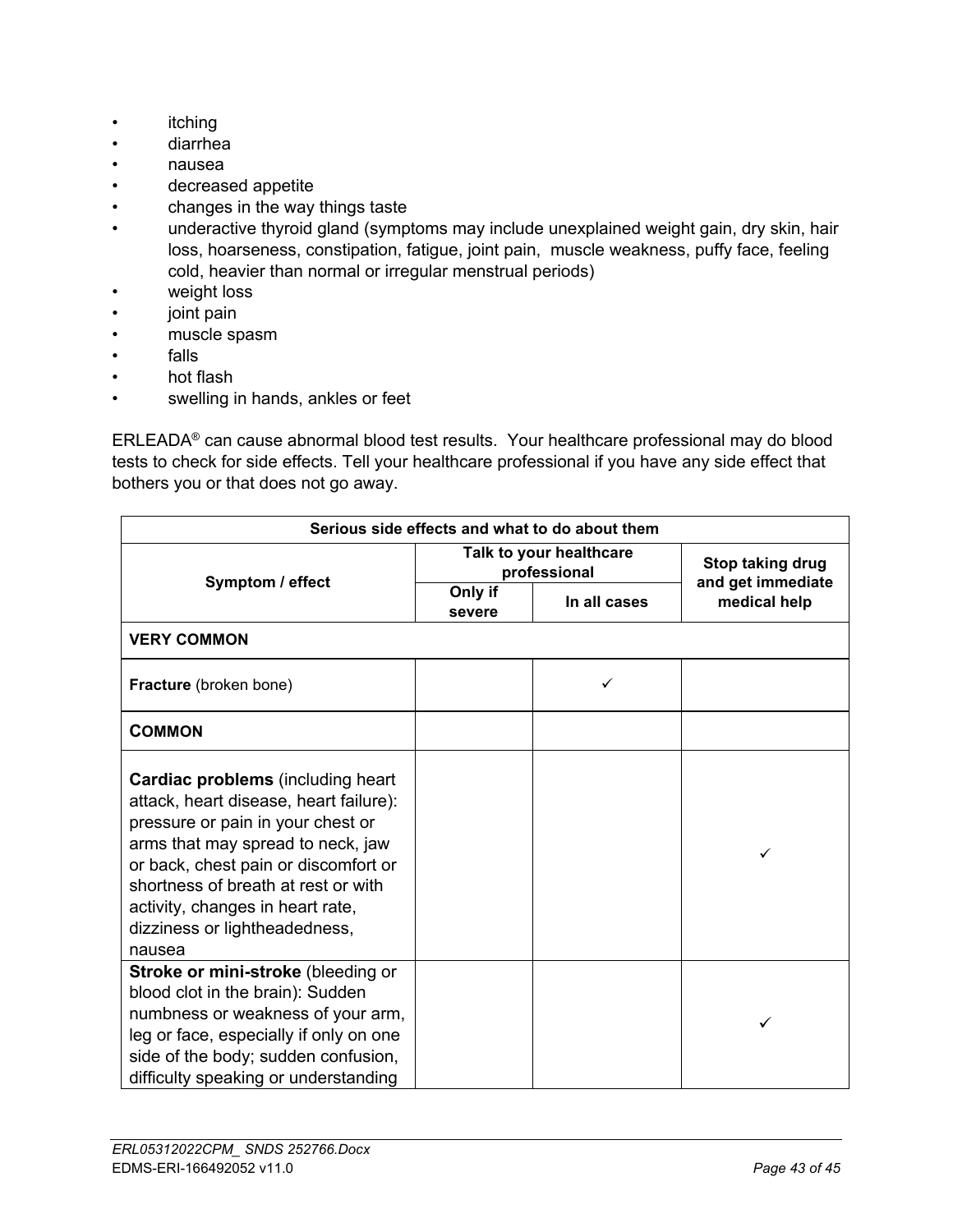| Serious side effects and what to do about them                                                                                                                                                                                                                                                                                               |                                         |              |                                       |  |
|----------------------------------------------------------------------------------------------------------------------------------------------------------------------------------------------------------------------------------------------------------------------------------------------------------------------------------------------|-----------------------------------------|--------------|---------------------------------------|--|
| Symptom / effect                                                                                                                                                                                                                                                                                                                             | Talk to your healthcare<br>professional |              | Stop taking drug<br>and get immediate |  |
|                                                                                                                                                                                                                                                                                                                                              | Only if<br>severe                       | In all cases | medical help                          |  |
| others, sudden difficulty in walking<br>or loss of balance or coordination.<br>suddenly feeling dizzy or sudden<br>severe headache with no known<br>cause.                                                                                                                                                                                   |                                         |              |                                       |  |
| <b>RARE</b>                                                                                                                                                                                                                                                                                                                                  |                                         |              |                                       |  |
| Seizure (convulsion): muscle twitching,<br>changes in emotions, confusion, loss of<br>consciousness with uncontrollable<br>shaking                                                                                                                                                                                                           |                                         |              | ✓                                     |  |
| <b>Stevens-Johnson Syndrome (SJS)</b><br>and Toxic Epidermal Necrolysis<br>(TEN)<br>(severe skin reactions):<br>Redness, blistering and/or peeling of<br>large areas of the skin and/or inside of<br>the lips, eyes, mouth, nasal passages<br>or genitals, accompanied by fever,<br>chills, headache, cough, body aches or<br>swollen glands |                                         |              | ✓                                     |  |
| <b>VERY RARE</b>                                                                                                                                                                                                                                                                                                                             |                                         |              |                                       |  |
| Interstitial lung disease (disorders that<br>inflame or scar the lung tissue):<br>Respiratory symptoms such as<br>shortness of breath at rest or<br>aggravated by effort, dry cough                                                                                                                                                          |                                         |              | ✓                                     |  |
| QT prolongation (an abnormal heart<br>electrical signal): irregular heartbeat,<br>dizziness, fainting, loss of<br>consciousness                                                                                                                                                                                                              |                                         | ✓            |                                       |  |

If you have a troublesome symptom or side effect that is not listed here or becomes bad enough to interfere with your daily activities, talk to your healthcare professional.